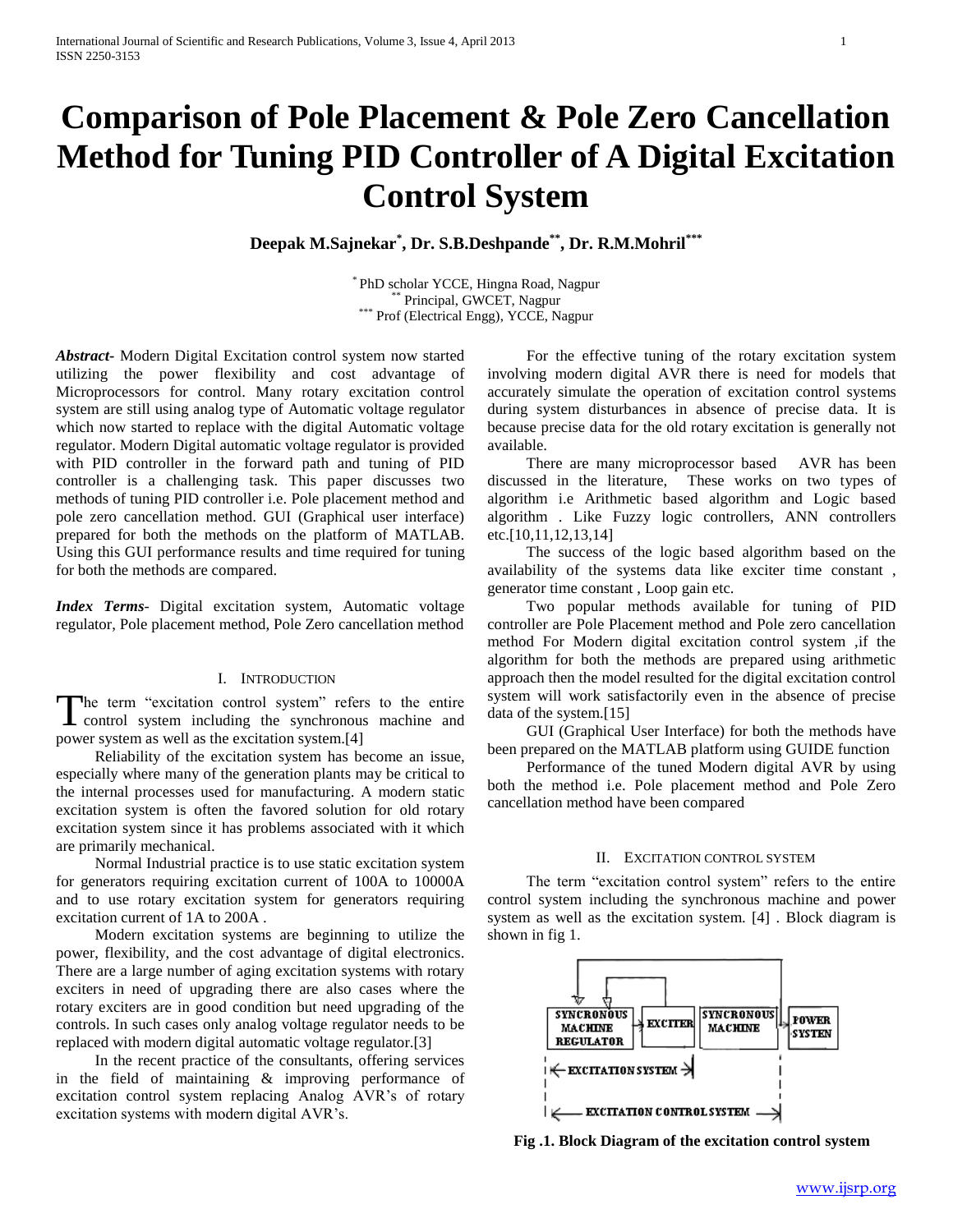#### **2.1. Types of excitation system.**

 Broadly two types of excitation systems are only recognized in the industry.

- 1. Static Excitation system.
- 2. Rotary excitation system.

These are further classified depending on following.

 **Depending on supply given to AVR (Automatic voltage Regulator) .**

# a) Self excited excitation system

 For this type of system automatic voltage regulator does not require supply from the external sources like PMG (permanent magnet generator) or battery, it takes supply directly from the output of the main generator.

b) Separately excited excitation system

 For this type of system automatic voltage regulator requires supply from the external sources like PMG (permanent magnet generator) or battery,

# **Depending on the technology used for making AVR.**

a) Analog Excitation system.

 This type of excitation system uses Analog IC'S like OP AMP

b) Digital Excitation system.

 This type of excitation system uses chips like DSP or Microprocessor

#### III. TUNING OF PID CONTROLLERS

 There are two popular methods of tuning PID controllers Pole Placement Method and Pole Zero Cancellation Method

#### **3.1. Pole placement method.**

 This needs to determine Transfer function model of the exciter with generator  $G(s)$ . Then determine transfer function  $H(s)$ of AVR with PID whose gains are unknown. Using characteristic equation  $G(s) H(s) = -1$ . Assume  $S = (a + jb)$  and equate real and imaginary terms we get two equations. Third equation is obtained by putting  $S = c$ . Now there will be three equations and three unknowns ( $K_P K_I$  and  $K_D$ ) we can find  $K_P K_I$  and  $K_D$ . Using this known values of  $K_P K_I$  and  $K_D$ . We will find TF of system. Using this T.F. unit step voltage response, open loop frequency response, closed loop frequency response and root locus of the system will be obtained using GUI based on MATLAB.

 This process will be repeated till we get desired transient response specifications.

 Basically above process involve the placement of two dominant poles which are near the imaginary axis and belongs to generator and controller are made complex conjugate that makes response of the system underdamped.

 The third pole of the exciter is kept a real pole and is placed far away from the imaginary axis so that it should not affect the natural mode of the voltage response.

 The closed loop transfer function also involves The placement needs some trial and error in order to reduce the effect zero on the dynamic response of the performance..

#### **3.2. Pole Zero cancellation method.**

The PID equation can be written in this form:

$$
G(s) = K_d \frac{s^2 + \frac{\Delta P}{K_D} s + \frac{\Delta I}{K_D}}{s}
$$

 When this form is used it is easy to determine the closed loop transfer function.

$$
H(s) = \frac{1}{s^2 + 2\zeta\omega_n s + \omega_n^2}
$$
  
If  

$$
\frac{K_P}{K_D} = 2\zeta\omega_n
$$

and

$$
\frac{R_1}{R_D} = \omega_1^2
$$
  
Then  

$$
G(s)H(s) = \frac{K_D}{S}
$$

This can be very useful to remove unstable poles.

# IV. MODELS DESIGNED FOR AVR USING BOTH THE METHODS.

 IEEE Std. 421.5 Type AC5A - Simplified Rotating Rectifier Excitation System Representation has been considered which then simplified to a Modern Digital AVR. The simplified model of the digital AVR is shown in fig 2.



 $V_{REF}$  is the generator reference voltage Vc is sensed voltage

 $V_{\text{RLMT}}$  is max field forcing

Vp power input voltage

 $V_R$  is Regulator output voltage

Fig 2: Simplified block diagram of Digital AVR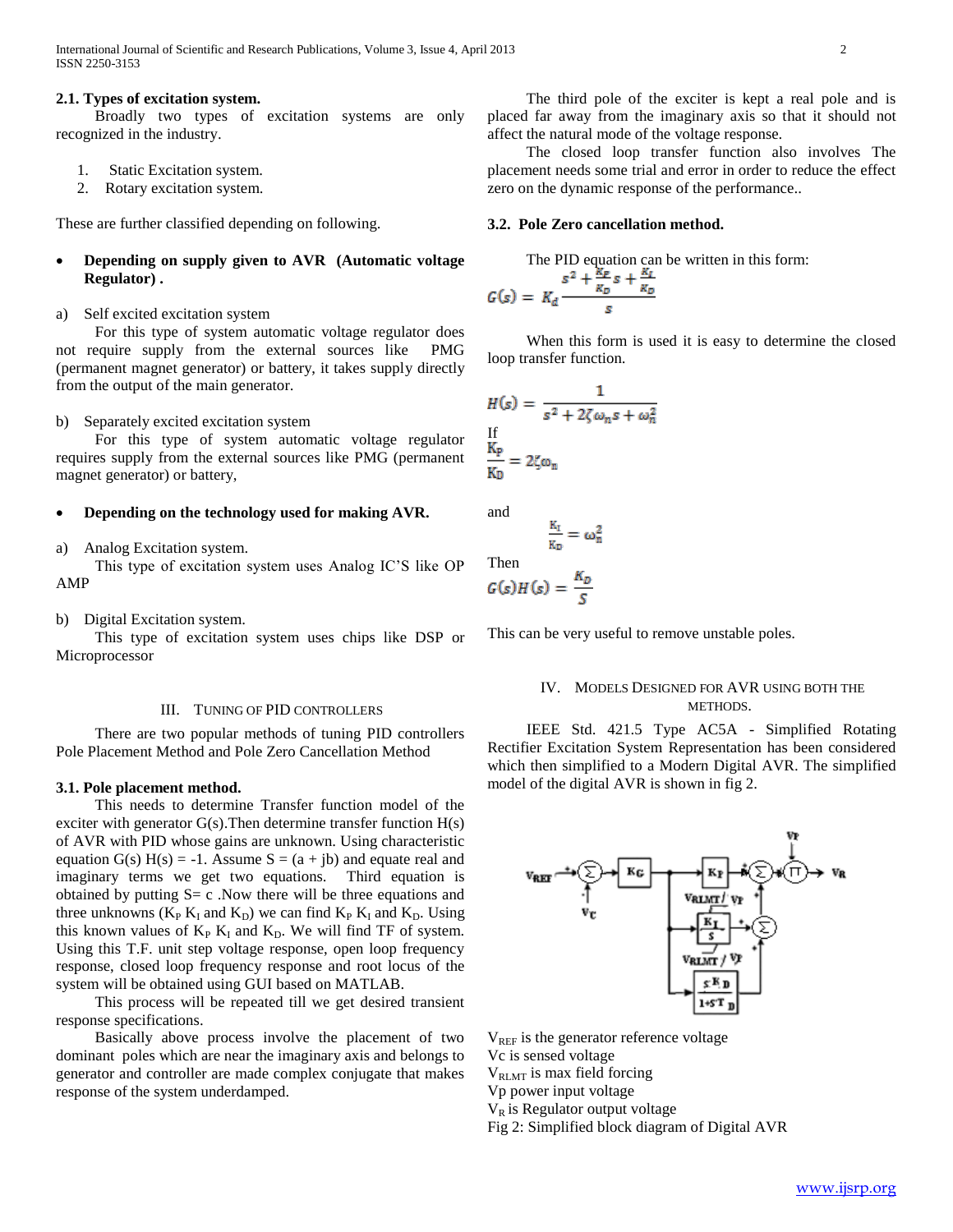#### **4.1: System specification**

 The system considered for the analysis has following specification

- 500 KVA Diesel generator set (CUMMINS POWERICA)
- Type of ac generator : brushless ac generator (STAMFORD make , Model : HCI544D1)
- Type Of Excitation System : Self excited rotating rectifier type excitation system.
- Type of AVR : Analog type ( AS 440)
- Only generator time constant tg  $= 2.2$  sec is available
- Exciter time constant is not available therefore it is considered as te =  $tg/6$  sec

 The generator under control is fed by a rotary exciter. The plant transfer function G(s) is given as

$$
G(s) = \frac{1}{\left(1 + st_g\right)(1 + st_e)}
$$

where

tg = the generator open-circuit time-constant  $t_e$  = the exciter open-circuit time-constant.

The continuous-time PID controller model can be written as

$$
G_C(s) = K_P + \frac{K_I}{S} + K_D S
$$
  
= 
$$
\frac{K_D S^2 + K_P S + K_I}{S}
$$

#### **4.1 Model of the AVR using pole placement method.**

 The characteristic equation of the resulting closed-loop system is expressed in different forms as follows.

It is desired that  $G(s)G_C(s) = -1$ 

$$
\therefore \qquad \frac{K_D S^2 + K_P S + K_I}{S(1 + St_g)(1 + St_\theta)} = -1
$$

$$
\therefore K_{D} S^{2} + K_{P} S + K_{I} = -S(1 + St_{g})(1 + St_{e})
$$

 The closed-loop system be dominantly second order. The dominant closed-loop poles ( $s = a \& b$ ) are therefore selected from the peak overshoot and settling time specifications. The third pole is selected to be real  $(s = c)$  and in the far left-half plane, so that the closed-loop system is dominantly second-order. Substituting  $s=a+jb$  in the characteristic equation, and equating the real and imaginary parts, results in two equations. The third equation is obtained by substituting  $S = C$  in equation. The three unknown values  $(Kp, K_I, K_D)$  are then obtained from the three equations. A word of caution regarding the system zeroes is in order. The PID controller designed via pole placement method will force the closed loop poles to lie at the selected locations. The placement of the poles is achieved via appropriate choice of the controller settings ( $K_P$ ,  $K_I$ ,  $K_D$ ). These controller settings give rise to two zeroes. The locations of the zeroes of the controller may be real or may even turn out to be a complex conjugate pair. The controller zeroes are not only the open-loop

zeroes but also the closed-loop zeroes. Since the zeroes do affect the transient response some experienced engineering adjustment required in the design.

## **4.2 Model of the AVR using pole Zero cancellation method.**

 The characteristic equation of the resulting closed-loop system can be written as

$$
G_C(s), G(s) = \frac{K_D(s^2 + \frac{K_P}{K_D}s + \frac{K_I}{K_D})}{t_g t_g s (s + \frac{1}{t_g})(s + \frac{1}{t_g})}
$$

For the pole zero cancellation , we set

$$
K_I = \frac{\kappa_D}{t_g t_e}
$$

$$
K_D = K_D \left(\frac{t_g + t_e}{t_g t_e}\right)
$$

Thus the transfer function gets reduced to

$$
G_C(s), G(s) = \frac{K_D}{t_g t_e s}
$$

The closed loop transfer function then becomes

$$
\frac{C(s)}{R(s)} = \frac{G_C(s).G(s)}{1 + G_C(s).G(s)} = \frac{K_D/t_g t_e s}{s + K_D/t_g t_e s}
$$

The time response to a unit step input is as follows

$$
C(t)=1-\,e^{-\frac{K_D}{t_g t_e}t}
$$

If  $t_r$  is the specified rise time which is defined as the time required for the response to rise from 10% - 90% of its final value, the value of  $K<sub>D</sub>$  is obtained by

$$
K_D = \frac{t_g t_e \ln 9}{t_r K_G}
$$

It can be seen that  $K_D$  depends on the plant parameters and the desired rise time. Once we establish  $K_D$  we can calculate  $K_I$ and  $K<sub>P</sub>$  from the equation discussed above

 At first, the idea of pole-zero cancellation might seem academic since the exact pole-zero cancellation is virtually impossible.

 The root locus plots for cases where the actual and estimated time constants are off by *±20% appear significantly*  different. Experiment shows that in spite of these differences, the designed controller parameters result in performance that is acceptable for most generator sets with the exciter time constant about one-tenth of the generator time constant.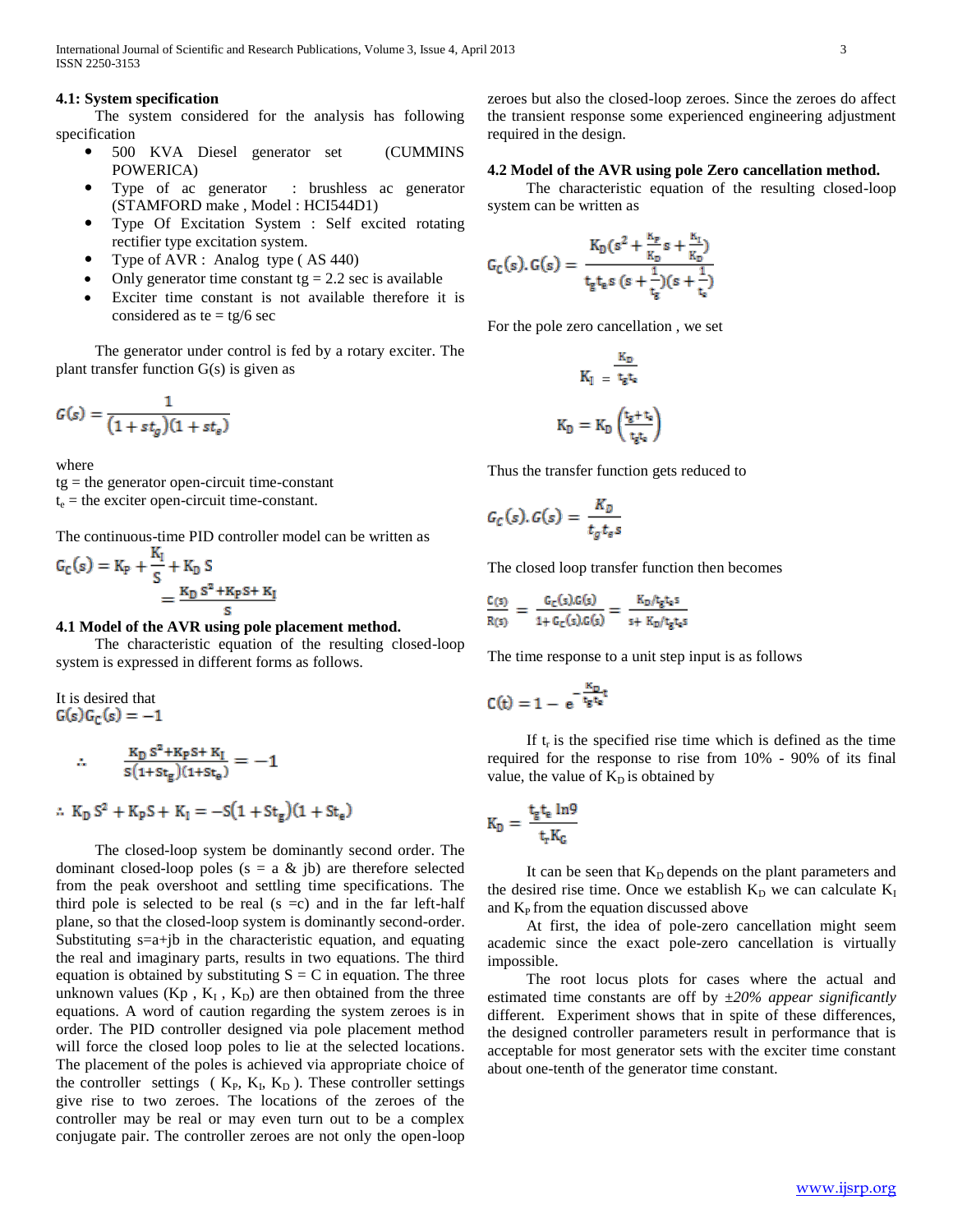International Journal of Scientific and Research Publications, Volume 3, Issue 4, April 2013 4 ISSN 2250-3153

# V. GRAPHICAL USER INTERFACE (GUI)

 Graphical user interface prepared for Pole placement method which is also called direct design approach and pole Zero cancellation method is prepared in the MATLAB platform using GUIDE function

# **5.1 Acceptable values of Perfomance Index As per IEEE std**

- Rise time  $= 0.15$  to 2.55 sec
- Overshoot  $= 0$  to 15%
- Settling time  $= 0.2$  to 10 sec
- Bandwidth  $= 0.3$  to 12 Hz

# **5.2: GUI For Tuning PID Controller By Pole Placement Method**

 GUI (Graphical user interface) to be used for pole placement method is shown in fig 3

|                                        | (Pole Placement Method)<br>Generator specification |                     |                            |  |  |  |
|----------------------------------------|----------------------------------------------------|---------------------|----------------------------|--|--|--|
|                                        | Generator Tiree constant 'Tg'                      | Loop Gain 1031      |                            |  |  |  |
| 500 KVA Generator                      | 22                                                 |                     |                            |  |  |  |
| Pole placement (Real value 'a')        | Pole placement (Imaginary value 1z')               |                     |                            |  |  |  |
| $-4.1$                                 | 36                                                 | Calculate           |                            |  |  |  |
| Proportional Gain Y/P'                 | Integral Gain W                                    | Derivative Gain WD' | Exciter Time constant 'Te' |  |  |  |
| 41.0545                                | <b>65454</b>                                       | 6.248               | 0.36667                    |  |  |  |
|                                        |                                                    |                     |                            |  |  |  |
|                                        |                                                    |                     |                            |  |  |  |
|                                        |                                                    |                     |                            |  |  |  |
| Responses of The Tuned PID controller- |                                                    |                     |                            |  |  |  |

**Fig3 . GUI for DECS using Pole Placement method**

 Pole placement method applied for rotary excitation system of 500KVA Diesel Generator set whose generator time constant is only known

The desired performance index would be

- Overshoot should be less than 15%
- Settling time should be below 1.5sec
- Bandwidth should be upto 12 Hz

 Table 1. shows that the desired location of poles which meets desired performances indexes are at -3.9+ j2.6. GUI gives values of  $K_P = 33$ ,  $K_I = 47$  and  $K_D = 6$  for this location.

 Fig 4, shows the closed loop unit step response with settling time  $= 1.5$ sec and overshoot is 14.2%, rise time  $=$ 0.188sec

# **Table 1. Search for better pole placement**

| Position of<br>Pole | Rise<br>time<br>'tr' (sec) | $\%$<br>overshoot<br>$\frac{60}{10}$ Mp' | Settling time<br>'ts' (sec) |
|---------------------|----------------------------|------------------------------------------|-----------------------------|
| $-3.1 + j3$         | 0.213                      | 17.4                                     | 1.15                        |
| $-3.6+j3$           | 0.19                       | 16.1                                     | 1.07                        |
| $-3.6 + j3.4$       | 0.813                      | 17.5                                     | 1                           |
| $-3.6 + j3.8$       | 0.176                      | 19                                       | 0.936                       |
| $-3.8+j3$           | 0.182                      | 15.8                                     | 1.04                        |
| $-4.1 + j2.9$       | 0.172                      | 15                                       | 1.01                        |
| $-4.2+j3$           | 0.168                      | 15.2                                     | 0.981                       |
| $-3.8 + j2$         | 0.198                      | 13                                       | 1.19                        |
| $-3.8 + j2.6$       | 0.188                      | 14.6                                     | 1.1                         |
| $-3.9 + j2.6$       | 0.184                      | 14.4                                     | 1.08                        |



**Fig.4. Closed loop step response on the 500 KVA generator**   $f_{\text{D}}$  **K**<sub>**P**</sub> = 33, **K**<sub>**I**</sub> = 47 and **K**<sub>**D**</sub> = 6

 Open loop frequency response Fig 5.Shows that at 0 db, crossover frequency is 40.4 Hz the phase lag is 87.5 degree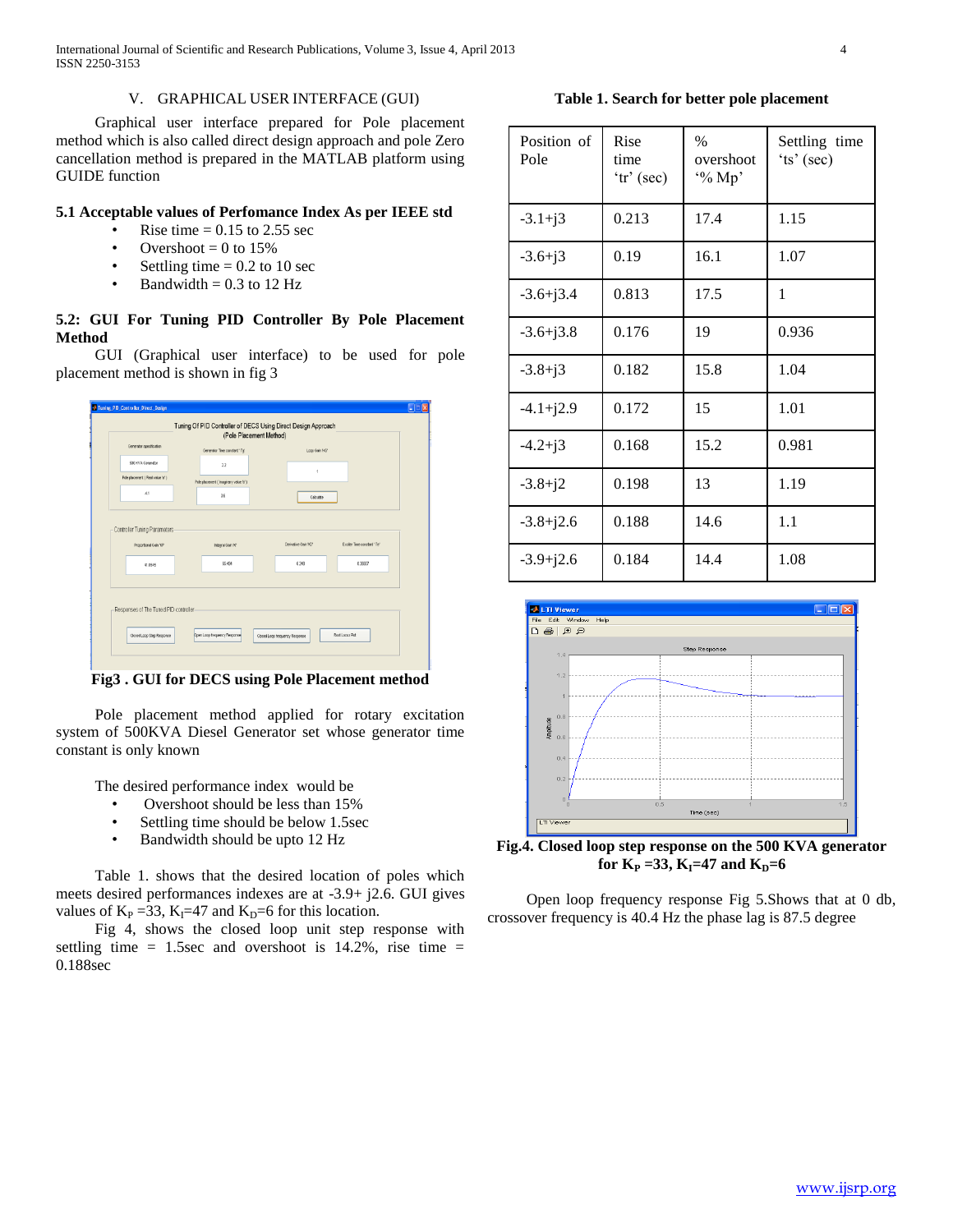

**Fig 5. Open Loop frequency response on the 500 KVA generator for**  $K_P = 33$ **,**  $K_I = 47$  **and**  $K_D = 6$ 



**Fig.6. Closed Loop frequency response on the 500 KVA generator for**  $K_P = 33$ **,**  $K_I = 47$  **and**  $K_D = 6$ 



**Fig.7. Root locus of the controller designed by pole placement method.**

 Closed loop frequency response Fig6, shows the phase lag of -61.1 degree at -3db. The decibel rise prior to roll off indicates that during step voltage test voltage overshoot is noted . The bandwidth is 9.55Hz

 Root locus of the controller designed by pole placement method is shown in fig 7 confirms that in spite of oscillations system will be stable.

 There is again a scope for a commissioning engineer to perform trial & error and also implement his field experience for making a system more stable. This is for making placement of zeroes in such a way that transient response is reduced by certain amount.

# **5.3: GUI for Pole Zero cancellation Method**

 GUI (Graphical user interface) to be used for pole placement method is shown in fig 8

| Generator Information   | Generator Time constant<br>'Tair | Expirer Time Constant<br>"Te" |                     |  |
|-------------------------|----------------------------------|-------------------------------|---------------------|--|
| 500 KVA Generator       | 2.2                              | 0.36667                       |                     |  |
| Desired Rise Time<br>76 | Loop Gain<br>WG <sup>+</sup>     |                               |                     |  |
| 0.9                     | ł                                |                               | Calculate           |  |
| Proportional Gain 16P   | Integral Gain' H7                |                               | Derivative Gain ND' |  |
| 6.3662                  | 2,4414                           |                               | 1,9894              |  |
|                         |                                  |                               |                     |  |

Fig.8. GUI for DECS using Pole Zero cancellation method



Fig.9. Closed loop step response on the 500 KVA generator for  $K_{\rm P}$  =30,  $K_{\rm I}$ = 11 and  $K_{\rm D}$ = 9



Fig.10. Open loop frequency response on the 500 KVA generator for  $K_P = 30$ ,  $K_I = 11$  and  $K_D = 9$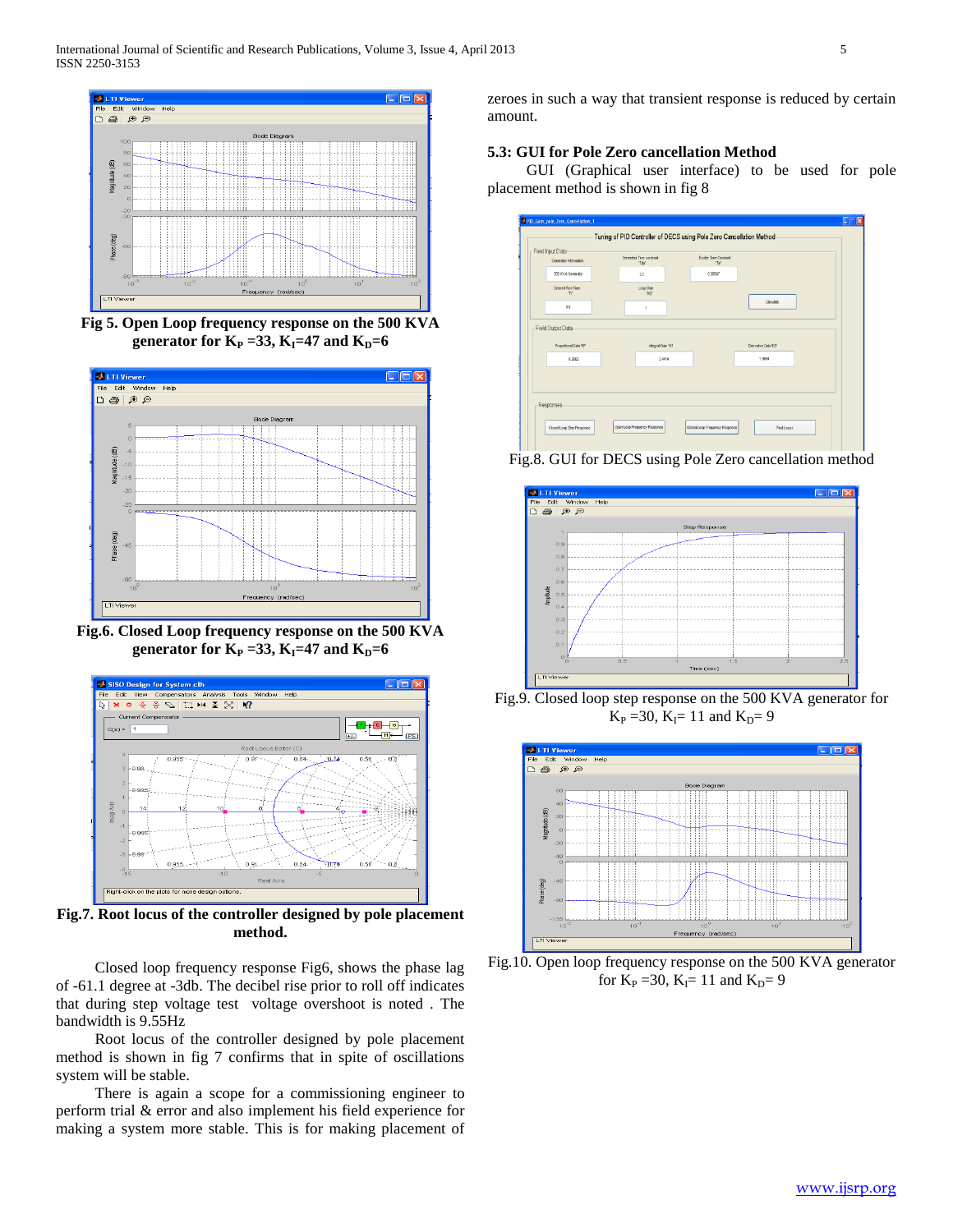International Journal of Scientific and Research Publications, Volume 3, Issue 4, April 2013 6 ISSN 2250-3153



Fig.11. Closed loop frequency response on the 500 KVA generator for  $K_P = 30$ ,  $K_I = 11$  and  $K_D = 9$ 

 Closed loop step response of the controller as shown in Fig9. is as per the desired rise time of 0.188 sec, settling time is 0.335 sec and almost no overshoot

 Fig 10 .Open loop frequency response Shows that at 0 db, crossover frequency is 37 Hz the phase lag is -85.7 degree (less than what We got using pole placement method-87.5 degree) Fig11.Closed loop frequency response shows the phase lag of - 44.9 degree at -3db. There is no decibel rise prior to roll off

Confirms that during step voltage test no voltage overshoot noted The bandwidth is 11.6Hz (more than that we got using pole placement method 9.55Hz)



**Fig 12. Root locus of the controller designed by pole Zero cancellation method**

 Fig 12.shows that the locus is on the real axis confirms that there will be no oscillation and hence system is more stable.

## VI. COMPARISON OF PERFORMANCE

 The performance of the controller designed using pole placement method and pole Zero cancellation method has been compared and presented in Table.2.

| Methods/<br>Performance<br>Index | Pole<br>Placement<br>Method | Pole<br>Zero<br>Cancellation<br>Method |
|----------------------------------|-----------------------------|----------------------------------------|
| Rise Time(sec)                   | 0.188                       | $0,188$ (desired)                      |
| Settling<br>Time(sec)            | 1.1                         | 0.335                                  |
| % Overshoot                      | 14.2                        | ∩                                      |
| <b>Bandwidth</b><br>(rad/sec)    | 9.55                        | 11.6                                   |
| of<br>Degree<br>phase lag        | 61.1                        | 44.9                                   |

# VII. CONCLUSION

 The comparison for pole-placement and the pole–zero cancellation methods for tuning PID controllers for digital excitation systems have been presented with the help of GUI using MATLAB. The Pole zer cancellation method requires less time for tuning PID gains therefore quick commissioning can be accomplished with excellent performance results.

#### **REFERENCES**

- [1] R. C. Schaefer, "Steam turbine generator excitation system modernization," in *Proc. IEEE Pulp and Paper Industry Tech. Conf., 1995, pp.* 194-204.
- [2] R. C. Schaefer, "Application of static excitation systems for rotating exciter replacement," in *Proc. IEEE Pulp and Paper Industry Tech. Conf.,* 1997, pp. 199–208.
- [3] K. Kim, A. Godhwani, M. J. Basler, and T.W. Eberly, "Commissioning experience with a modern digital excitation system," *IEEE Trans. Energy Convers., vol. 13, no. 2, pp. 183–187, Jun. 1998.*
- [4] IEEE Guide for Identification, Testing, and Evaluation of the Dynamic Performance of Excitation Control Systems, IEEE Std 421.2-1990.
- [5] R. C. Schaefer, "Voltage versus var/power factor regulation on hydro generators," *presented at the IEEE PSRC, 1993.*
- [6] IEEE Guide For Preparation Of Specification For Excitation Systems*, IEEE Std 421.4* 1990.
- [7] C S Hoong, S Taib MIEEE, K S Rao and I Daut "Development of Automatic Voltage Regulator for Synchronous Generator" *National Power & Energy Conference (PECon) 2004 Proceedings, Kuala Lumpur, Malaysia*
- [8] A. Godhwani, M. J. Basler. "A Digital Excitation Controll System For Use On Brushless Excited Synchronous Generators*" IEEE Transactions on Energy Conversion, Vol. 11, No. 3, September 1996*
- [9] Abul R. Hasan, A.H.M. Sadrul Ula, "Design and Implementation of a Fuzzy Controller Based Automatic Voltage Regulator for a Synchronous Generator" *IEEE Transactions on Energy Conversion, Vol. 9, No. 3, September 1994*
- [10] Longquan Xu ,Jianhua Wei, Cong Peng "Backstepping Control Of Digital Excitation Systems Based On Neural Network" *978-1-4244-1706- 3/08/\$25.00 ©2008 IEEE.*
- [11] Ahmed Bensenouci "PID Controllers Design for a Power Plant Using Bacteria Foraging Algorithm" *978-1-4577-0069-9/11/\$26.00 ©2011 IEEE*